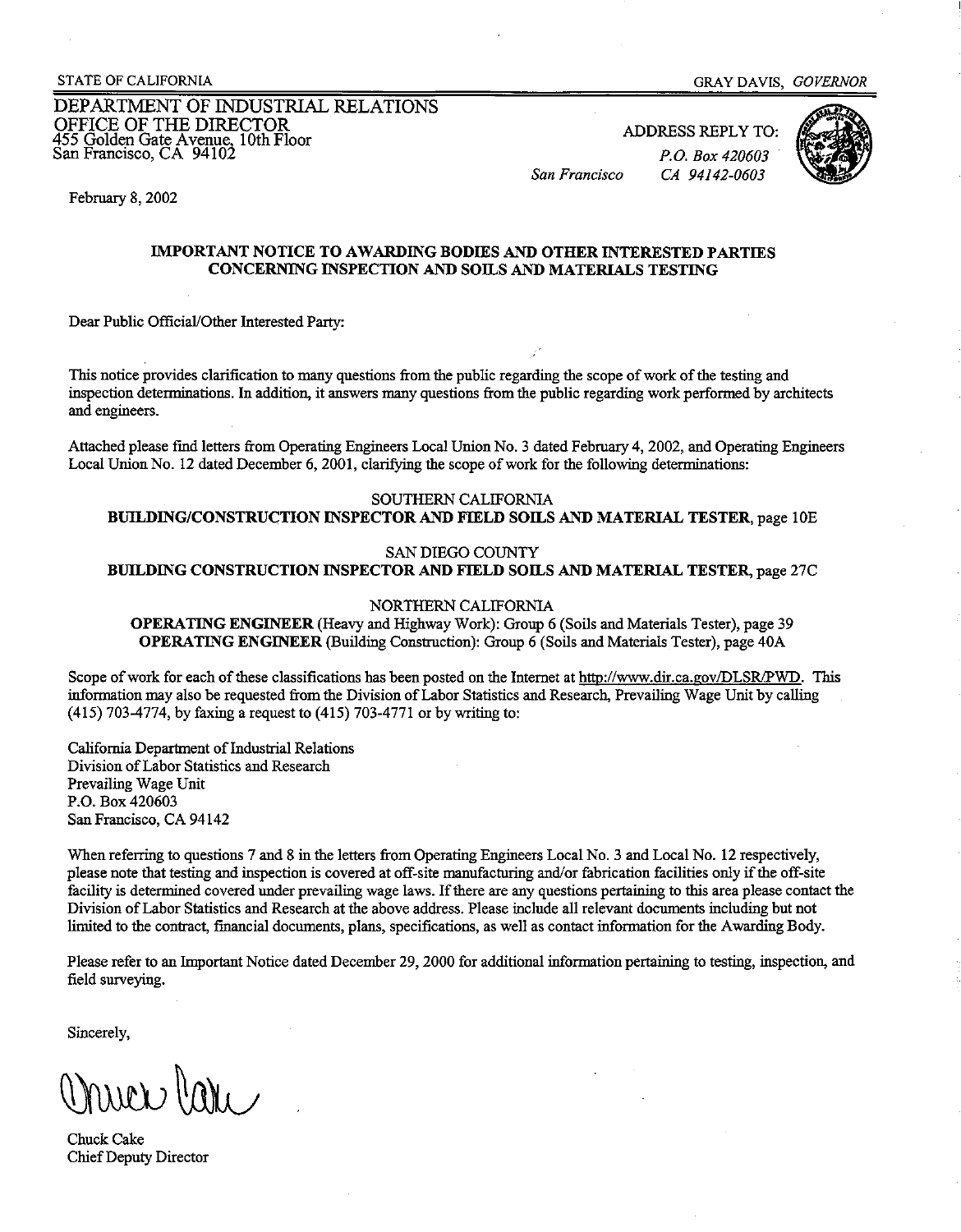

# **OPERATING ENGINEERS LOCAL UNION No. 3**

**1620 SOUTH LOOP ROAD, ALAMEDA, CA 94502-7090** • **(510) 748-7400** • **FAX (510) 748-7401**  Jurisdiction: Northern Califo-111a, Northern Nevada, Utah, Wyoming, South Dakota, Hawaii and Mid-Pacific Islands<br>application: Alife-1116, Application of Application of The Constitution of Estimation of the Mid-Pacific Isla

February 4, 2002

Ms. Maria **Y.** Robbins, Deputy Chief California State Department of Industrial Relations Division of Labor Statistics and Research 455 Golden Gate Avenue, 8th Floor San Francisco, CA 94102

RE; Prevailing Wage Determination - Soils and Materials Tester (SMT) On Site

Dear Ms. Robbins;

Please find enclosed the response- of Operating Engineers Local Union No. 3 in support of a Prevailing Wage Determination for a Soils and Materials Tester as set forth in the Master Construction Agreement for Northern California.

The data enclosed, we believe, justifies and establishes the Scope of Work Conforming to SB1999 for a Soils and Materials Tester performing on-site work in Northern California.

We respectfully request that a conclusive determination be made that the wage rates and fringe benefit rates applicable to this classification arc the prevailing wage for this type of work within the geographical jurisdiction csu,blished in the Master Agreement and arc consistent with the requirements of SB1999.

Your continuing assistance is appreciated. If there are any further questions, do not hesitate to contact myself or Dean Dye at 510/748-7400.

Sincerely,

Partellak

Robert E. Clark. Director/Contracts Department

**REGEIVED.**<br>Department of Industrial Relation

FEB O 6 2002

. t Labor Statistic, & **R111circl**  .;iv. 0 Off' Chief's **ice** 

cc: Don Doser, Local 3 Business Manager Dean Dye, Director - Testing & Inspection Oivision and Technical Engineers Division

REC:mer opciu-3-afl-ciο(3)  $-5.5$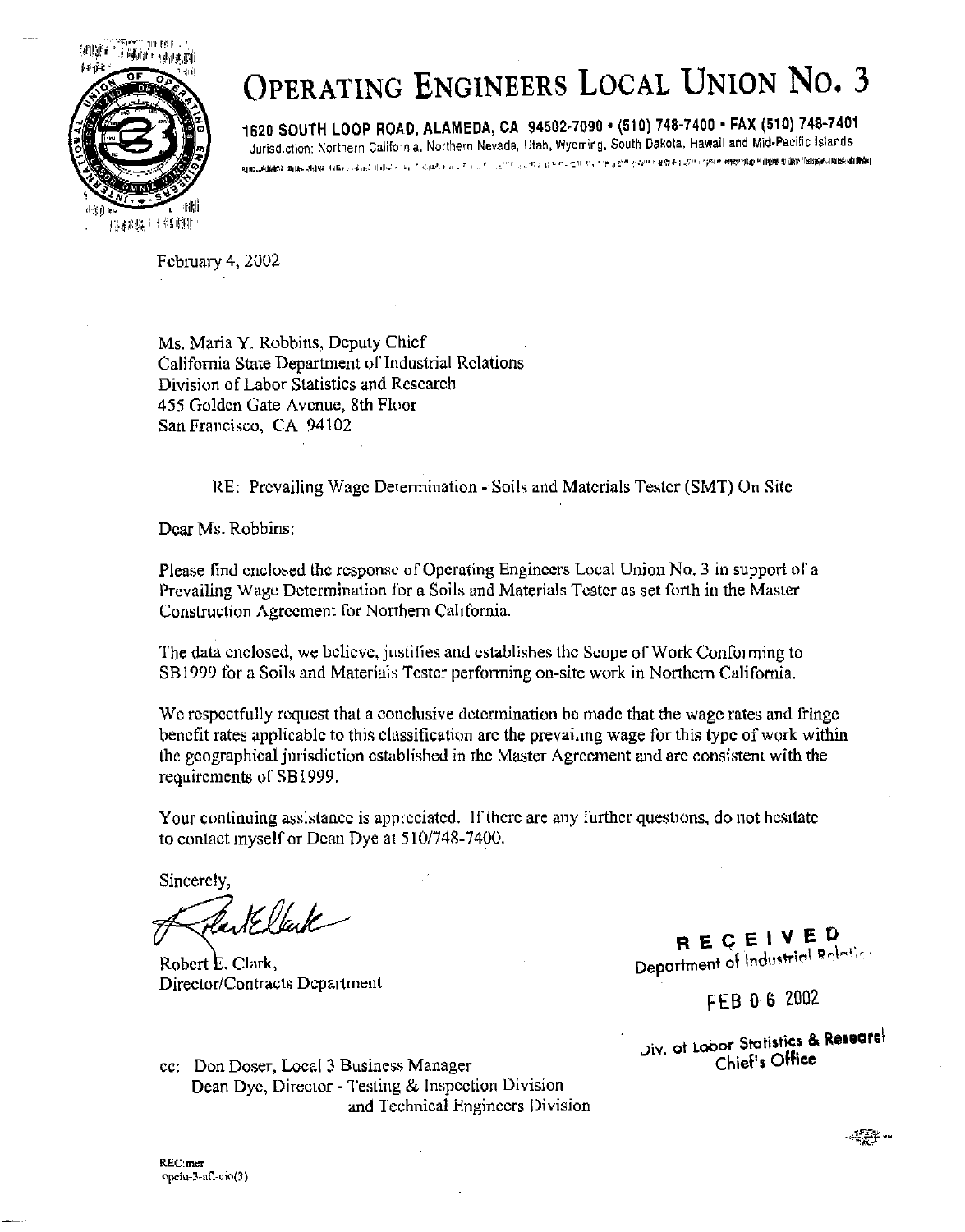# **DEPARTMENT OF INDUSTRIAL RELATIONS STATE OF CALIFORNIA CLARIFICATION REQUEST - SOILS & MATERIALS TESTER (SMT) WITH OPERATING ENGINEERS LOCAL 3'S RESPONSES**

**\_\_\_\_\_\_\_\_\_\_\_\_\_\_\_\_\_\_\_\_\_\_\_\_\_\_\_\_\_\_\_\_\_\_\_\_\_\_\_\_\_\_\_\_\_\_\_\_\_\_\_\_\_\_\_\_\_\_\_\_\_\_\_\_\_\_\_\_\_\_\_\_\_\_\_\_\_\_\_\_\_\_\_\_** 

# **1. Summarize the intent of the coverage of the SMT classification in your No. CA Master Agreement, which serves as the basis for the prevailing wage determination.**

All visual, physical and non-destructive testing that is done at a jobsite, on-site lab, fabrication site (yard), or off-site lab used exclusively for covered work.

# **2. Define the following and indicate if done by the SMT classification:**

- a) Magnetic particle testing -- used for welding, laminations and other steel inspections; done by SMT
- b) Non-destructive inspection -- used for welding, laminations and other steel inspections; done by SMT
- c) Ultrasonic testing -- used for welding, laminations and other steel inspections; done by SMT
- d) Keying -- excavation at the toe of a slope; done by equipment operator
- e) Benching -- process of removing noncompacted or "soft" soil in order to properly place the compacted soil on unyielding materials; done by equipment operator
- f) Scarifying -- process of ripping or otherwise preparing the existing surface; done by equipment operator
- g) "Rolling of slopes" -- process of compacting the slope to the required density (also called "back rolling"); done by equipment operator
- h) One-pointer -- test made to roughly determine the weight and maximum density of the soil being used as fill material; done by SMT
- i) "Correction for rock" -- used during a compaction test to mathematically remove all oversize rock from the equation; done by SMT

# **3. Does lab work fall within the jurisdiction of the SMT? Does the on/off site location of the lab make a difference?**

Lab work done offsite normally does not fall under the Construction Inspectors jurisdiction. If a field lab is set up at the project site in the field, it then falls under the Construction Inspectors jurisdiction.

# **4. What is the civil engineer's job when working with the SMT? Is the civil engineer covered under the scope of the SMT sections of the collective bargaining agreement (CBA)?**

A Civil Engineer generally provides direction, plan interpretation and engineering type decisions. They may be either on- or off-site (depends on the nature of the project). They generally do not do the Construction Inspector type work; but if they do, then it is covered work.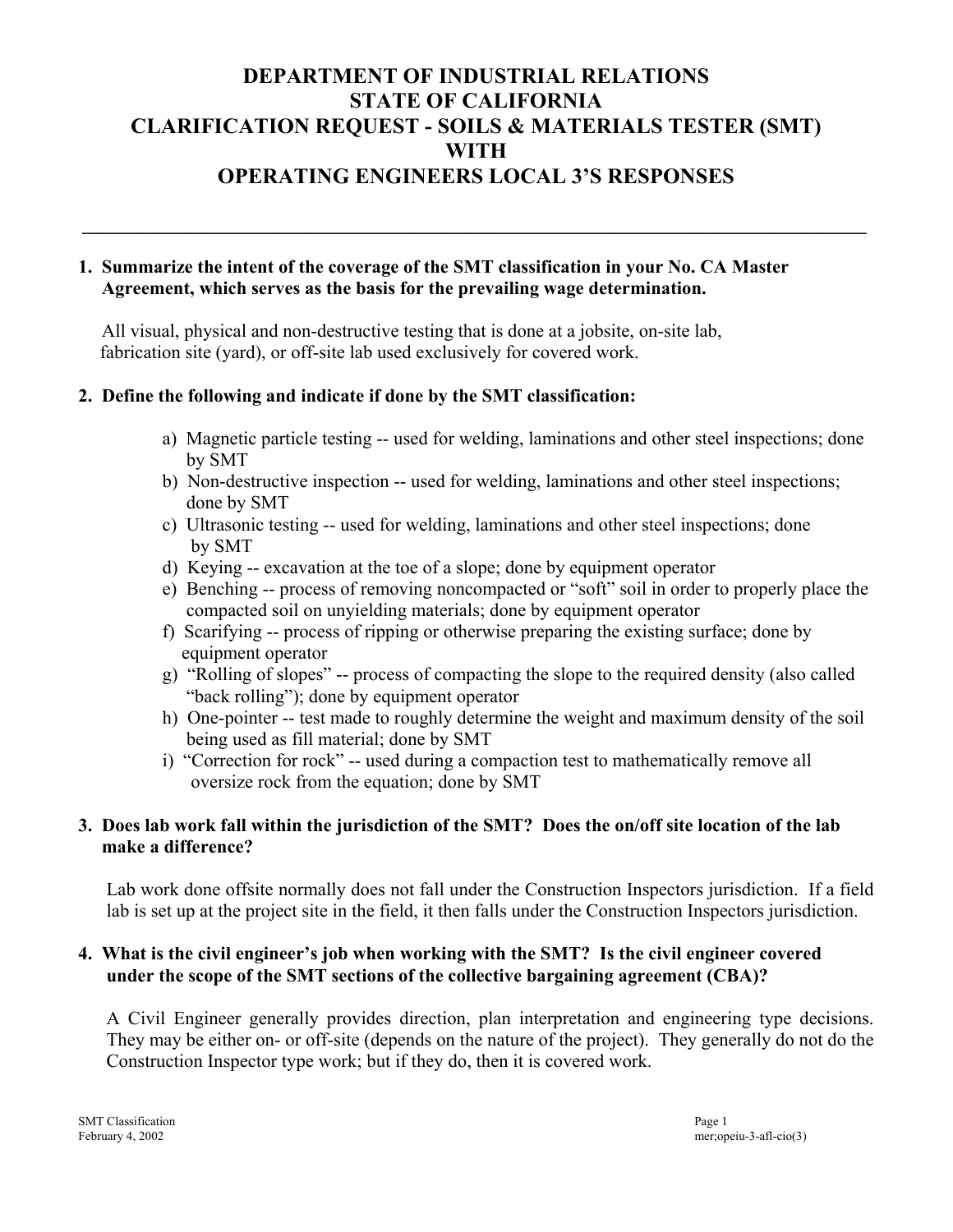#### **5. The MLA (p.5) lists employees excluded from coverage. Does this imply that engineers and architects, project managers, off-site laboratory workers are excluded?**

Engineers, Architects, Project Managers, off-site Lab Workers, as long as they do not perform the Construction Inspector work, would not be covered.

# **6. Some signatories perform mechanical & electrical inspections. Are these jobs covered under the Operating Engineers Agreement? If so, how is work performed?**

We (OE3) consider Mechanical Inspectors to be covered by our CBA, therefore the prevailing wage (at the SMT rate) would be paid. Electrical should be covered work by the electrical craft.

#### **7. Regarding manufacturing sites, if inspectors visit plants, is that inspection of the plant and its processes covered under the Agreement, is that the intent of SB1999?**

Steel fab shops, concrete and asphalt batch plants, prestressed yard and fabrication shop, etc. (such as those for piles & girders, gul lam beams) is covered work under the intent of SB1999, including mechanical and electric.

#### **8. Are the following inspectors included in the scope of the agreement: Geotechnical, Concrete, Painting, Steel and Electrical?**

Concrete, Steel, Painting and Electrical Inspectors are covered work. Also Inspectors such as Roofing, Mechanical (HVAC), Suspended Ceiling, Plumbing, Geotechnical (unless registered Geologists/Engineer is specifically required by the plans & specs) Masonry, Fireproofing, Gul lam beams, Shotcrete, etc. In essence all inspection as required by the Uniform Building Code (UBC) is considered covered work.

# **9. Is visual observation inspection covered? For example: Using tape measures…**

The Construction/Special Inspector shall observe the work for conformance……." is part of the UBC requirements. The majority of inspection work is visually by nature. Slump of concrete, length of weld, depth of footings, pile caps, width of footings, pile caps etc. are but a short list of work that a Construction Inspector would use a tape measure for.

# **10. What is the difference between a Geotechnical Inspector and a Geotechnical Engineer? Are they covered under the Operating Engineer Agreement?**

A Geotechnical Engineer normally would be a registered person with a college degree. They may be a Geologist/Engineer in training also. Geotechnical Engineer performs/supervises the analyses, design and documents preparation associated with the geotechnical aspects of the project. They would not normally be covered, unless doing Construction Inspector work.

A Geotechnical Inspector ascertains through inspection and/or testing that the Geotechnical Engineer's requirements/recommendations are complied with. A Geotechnical Inspector would normally be covered.

# **11. Is a Project Manager whose duties include weekly meetings, approving, contracts, managing engineers, managing subcontracts and preparing monthly reports be covered under the CBA?**

A Project Manager, (who would normally not be doing construction inspection work) would not be covered.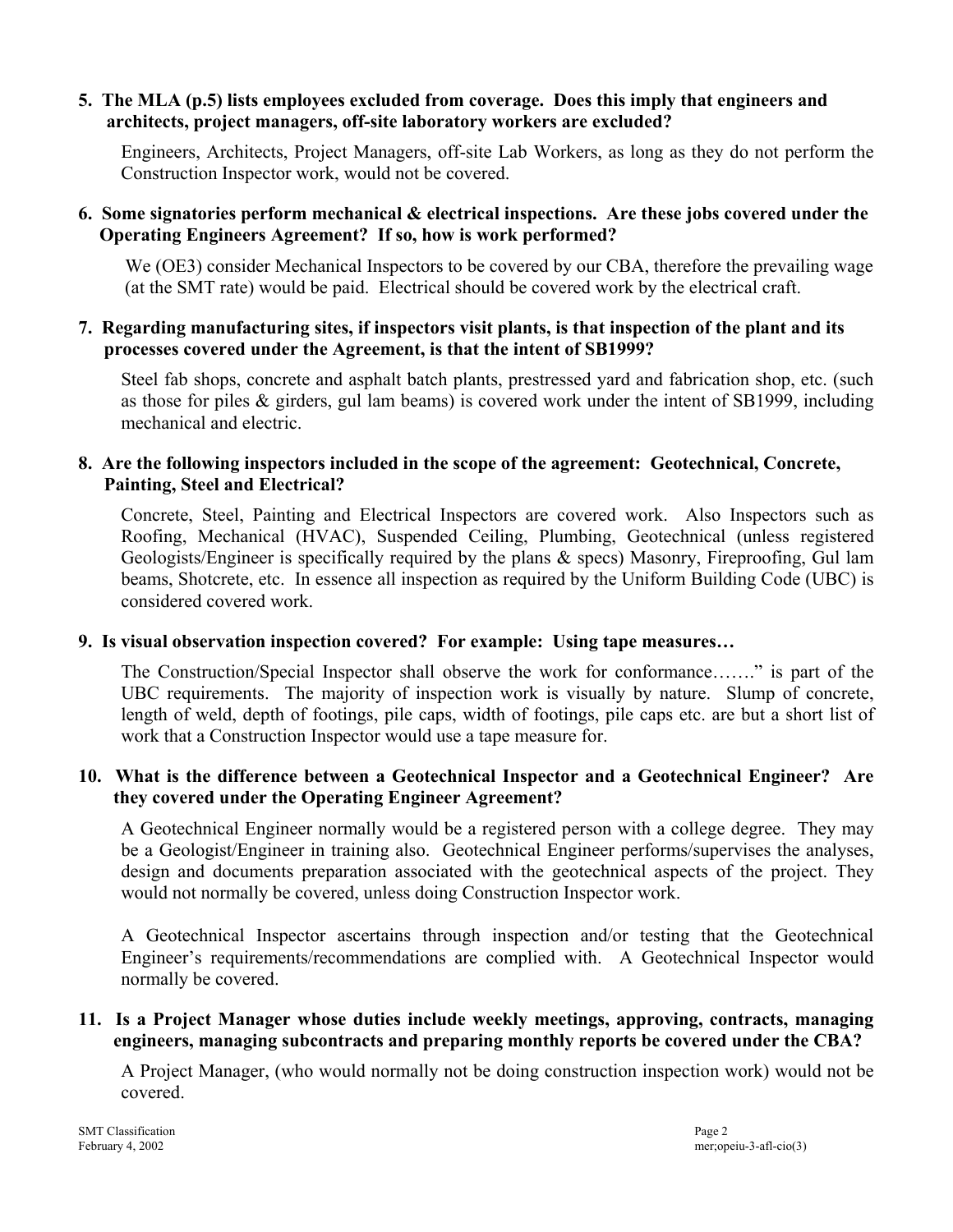#### **12. Is a Resident Engineer whose duties include logging correspondence amongst contractors and subcontractors, performing soil, concrete, masonry, and HVAC tests, and acting as a liaison between contractors and engineers be covered?**

Resident Engineers, normally a professional registered person is not covered unless doing Construction Inspector work (such as performing soils, concrete, masonry & HVAC tests).

#### **13. Is the SMT an apprenticeable classification?**

Yes.

**14. Is inspection of bridges and piers covered under the SMT classification under Operating Engineers Local #3's agreement?** 

Yes.

piling; drilled piers; caissons; bolts installed in concrete; post tensioning steel; pre-stressed steel. **The following, in addition to the above, are also considered covered inspection work: high strength bolting; shearwall & diaphragms; metal connectors, anchors or fasteners for wood construction;**  Also includes, but not limited to, underground construction (sewers, gas lines, drainage devices, **water lines, backfilling, welding, bedding). SMT rates apply.** 

SMT Classification **Page 3** 

February 4, 2002 mer;opeiu-3-afl-cio(3)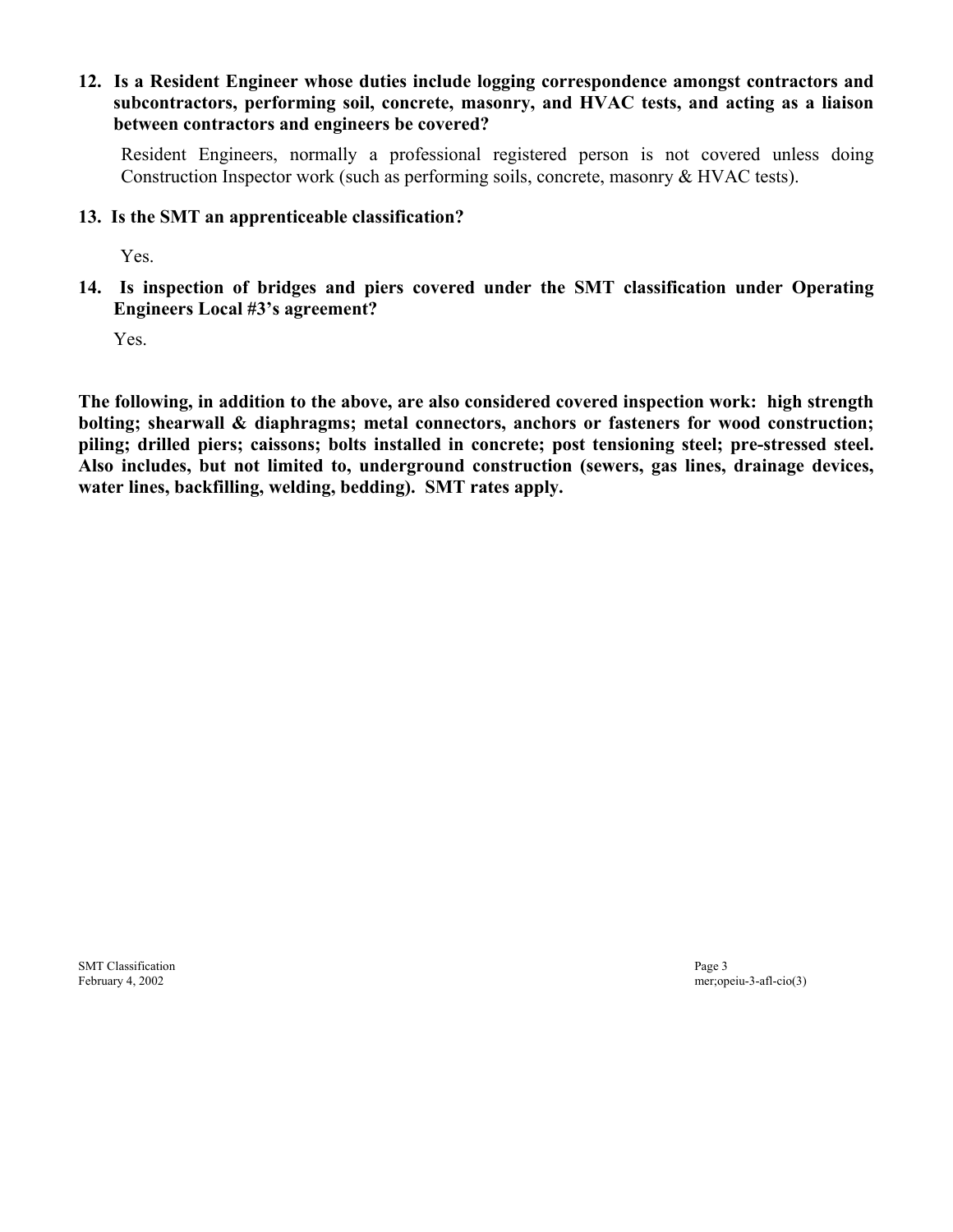

# **General Vice-President JCN1t['JEJR..NA](https://JCN1t)'.I'JUONAJL UNlCON OJF OPERAYJINGENGINEER§**

December 6, 2001

**Rl!iiCEIVEO Department of Industrial Relation** 

**DEC 112001** 

**Via Fax & U.S. Postal Service**  Maria Y. Robbins, Deputy Chief State of California Department of Industrial Relations Division of Labor Statistics & Research 455 Golden Gate Avenue, Eighth Floor San Francisco, CA 94102

**Div. of Labor Statistics & Research. Chief's Offic~**

# **Re: Building Construction Inspector (BCI) and Field Soils and Material Tester (FSMT) Classifications**

Dear Ms. Robbins:

Pursuant to your request for clarification contained in your November 20, 2001 correspondence we submit the following:

J. *What is the difference between the Building Construction Inspector (BCI) and the Field Soils and Materials Tester (FSMT) classifications? There appears to be some overlap of duties. Could you summarize the intent of the coverage between Southern California Contractors*  Association, Inc. and the International Union of Operating Engineers Local No. 12, which serves *as the basis for the prevailing wage determination?* 

As stated in our June 5, 2001 correspondence to your office, a Building Construction Inspector (BCI) is a licensed inspector who generally works under the direction of a registered civil engineer. The BCI is used when higher stresses are involved, e.g., welding, reinforced concrete, masonry, non-destructive testing and other related disciplines. The term "building inspector" or "construction inspector" has the same meaning as "special inspector." The BCI classification is meant to include inspection of all structures, including but not limited to, residential and commercial buildings, bridges, piers, warehouses, oil/water tanks, docks, refineries, heavy highway construction, underground construction, water works, sewers, water reclamation, flood control, dams, dredge, etc.

A field soils and material tester (FSMT) performs a variety of duties. They include special grading, excavation filling, soils used in construction, concrete sampling, density testing and various types of verification tests.

Occasional overlap of duties may occur between the BCI and FSMT, such as taking concrete specimens in the field, however, one must look at the overall scope of work/duties to determine the proper prevailing wage/rate classification.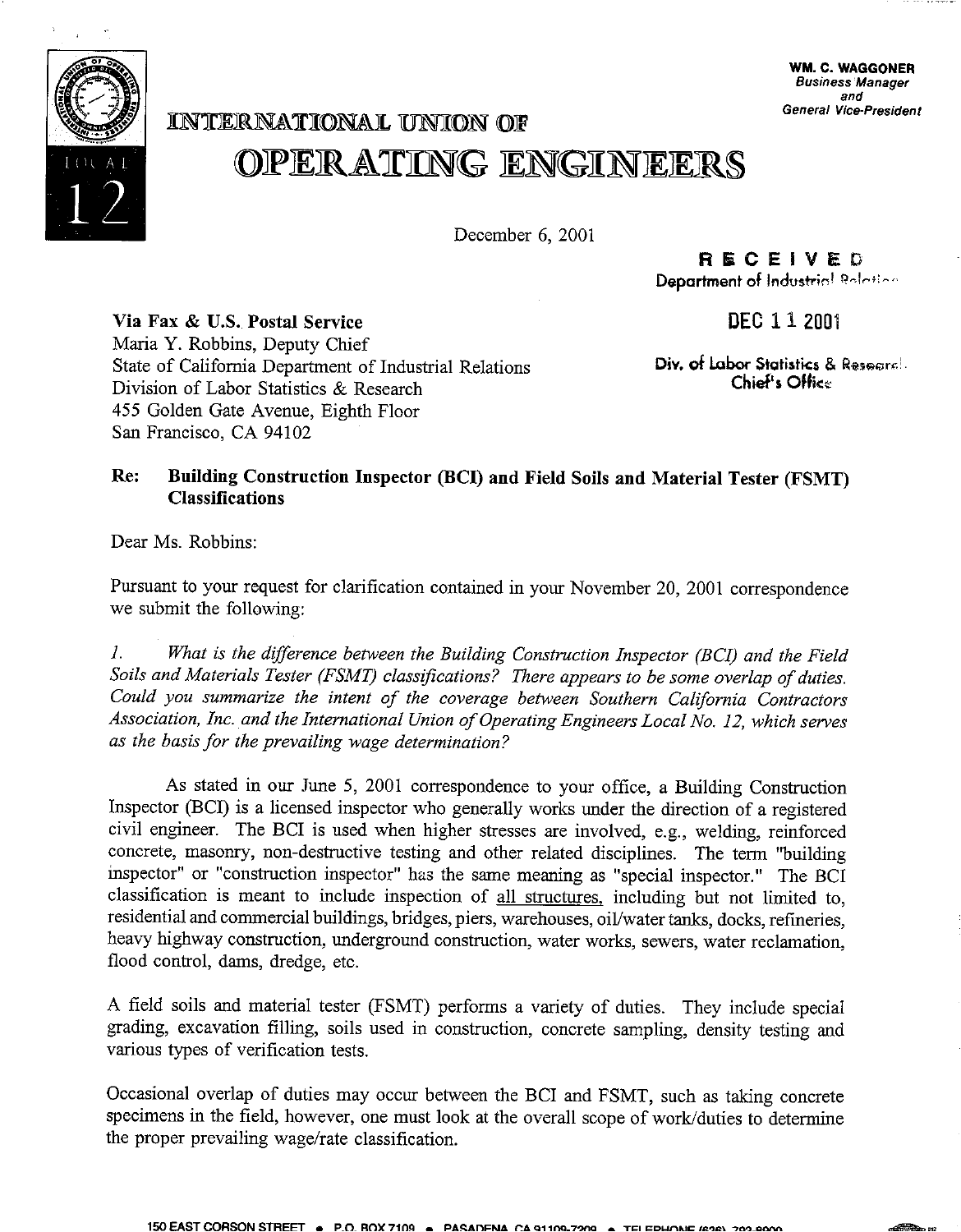**Maria Y. Robbins, Deputy Chief**  December 6, 2001 **Page Two of Four** 

#### *2. How* is *grading inspection different when performed by a BC! or by a FSMT?*

"Grading inspection is generally the work of a FSMT. The City of Los Angeles certifies/licenses grading inspectors whose duties are similar, but more stringent than those of the<br>FSMT. The grading inspector in the Los Angeles area is covered under the BCI The grading inspector in the Los Angeles area is covered under the BCI classification/wage rate.

*3. Please define the following and identify which classification performs this work:* 

- *a) Magnetic particle testing*
- *b) Nondestructive inspection*
- *c) Ultrasonic testing*
- *d) Keying*
- *e) Benching*
- *j) Scarifying*
- *g*) "Rolling of slopes"<br> *h*) One-pointer
- *h) One-pointer*
- *i) "Correction for rock"*

a) b) c) Magnetic and ultrasonic testing are two different forms of non-destructive testing (NDT). They use mechanical devices to check defects in structures such as welds. The use of magnetic and ultrasonic waves in the evaluation process does not cause any damage to the structure, hence, the term non-destructive testing. Other forms of non-destructive testing include radiography (x-rays) and penetrant testing. All of this work is that of the BCI.

d) Keying in is benching into existing material while filling up an adjacent fill, to bind the two areas (materials) together, eliminating the chance of a soft or uncompacted area in between the two materials or areas. A "stair-step" procedure is usually used.

e) Benching is using a piece of equipment (usually a dozer) to cut into existing material while filling up an adjacent fill, to bind the two areas (materials) together. This eliminates the chance of soft or uncompacted area in-between the two materials or areas. A "stair-step" procedure is usually used.

f) Scarifying is a procedure performed by equipment that rips up existing material approximately one foot deep, then processing that material by watering and mixing it.

g) Rolling of Slopes is a compaction technique used on the slopes of a new fill area. The time required for compaction on the slope of a fill is the same as the required compaction on the top of the fill.

h) A <u>One-Pointer</u> is one test made on the soil by a field soils and material tester (or FSMT).

i) Correction for Rock is a calculation made for oversized rock in soil, done by a field soils and material tester (FSMT).

Items a, b and c are performed by the BCI. Items d, e, f, g, h and i are performed by the FSMT.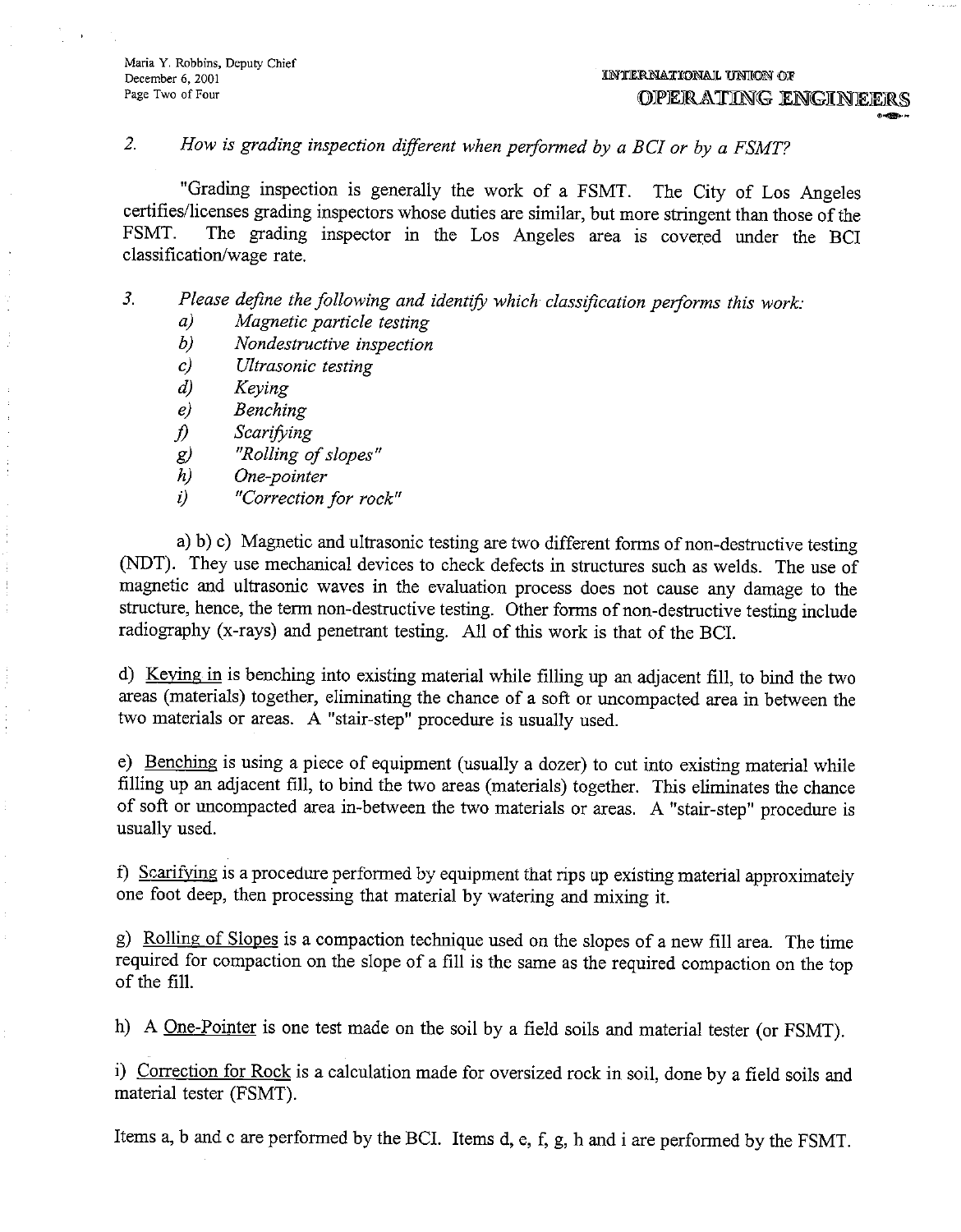**Maria Y. Robbins, Deputy Chief December 6, 2001 Page Three of Four** 

To perform items a, b, and c, the individual would have to obtain certification as required by the agency. If certified, for example, in "Ultrasonic Testing," one could perform FSMT work and then move to BCI work if certified to do so.

4. Does lab work fall within the jurisdiction of the BCI? Does the on/off site location of the *lab make a difference?* 

No, lab work is not covered. If a lab is located on-site and the individual stays "inside" the lab, there is no coverage. However, if the individual goes on-site and performs "field work," then he or she is covered for all hours worked.

*5. What is the civil engineer's job when working with the BC! or FSMT? ls the civil*  engineer covered under the scope of the BCI or FSMT sections of the collective bargaining *agreement (CBA)* r

The civil engineer usually acts in a supervisory role, directing the BCI or FSMT activities. The civil engineer work would not be covered unless he or she performs "field work."

*6. The Master Labor Agreement (page 5) lists employees excluded from coverage. Does this imply that engineers, architects, project managers and off-site laboratory workers are excluded?* 

Yes.

7. *Some signatories perform mechanical & electrical inspections. Are these jobs covered under the Operating Engineers agreement? Ifso, how is work performed?* 

Not covered.

8. When inspectors visit manufacturing sites, is the inspection of the plant and its processes covered under the agreement? Is that the intent of SB 1999?

Yes, pursuant to the agreement. The intent of SB 1999 was to further define coverage in the public work arena.

*9. Are the following inspectors included in the scope of the agreement: Geotechnical, Concrete, Painting, Steel and Electrical?* 

Geotechnical, yes. Concrete, yes. Painting, no. Steel, yes. Electrical, no.

*10. ls visual observation inspection (e.g., using tape measures) covered?* 

Yes. Visual inspection is a component of the Inspector's duties.

*11. What is the difference between a Geotechnical Inspector and a Geotechnical Engineer? Are they covered under the Operating Engineer agreement?* 

A Geotechnical Inspector is "on-site" performing the "field work" and is covered. The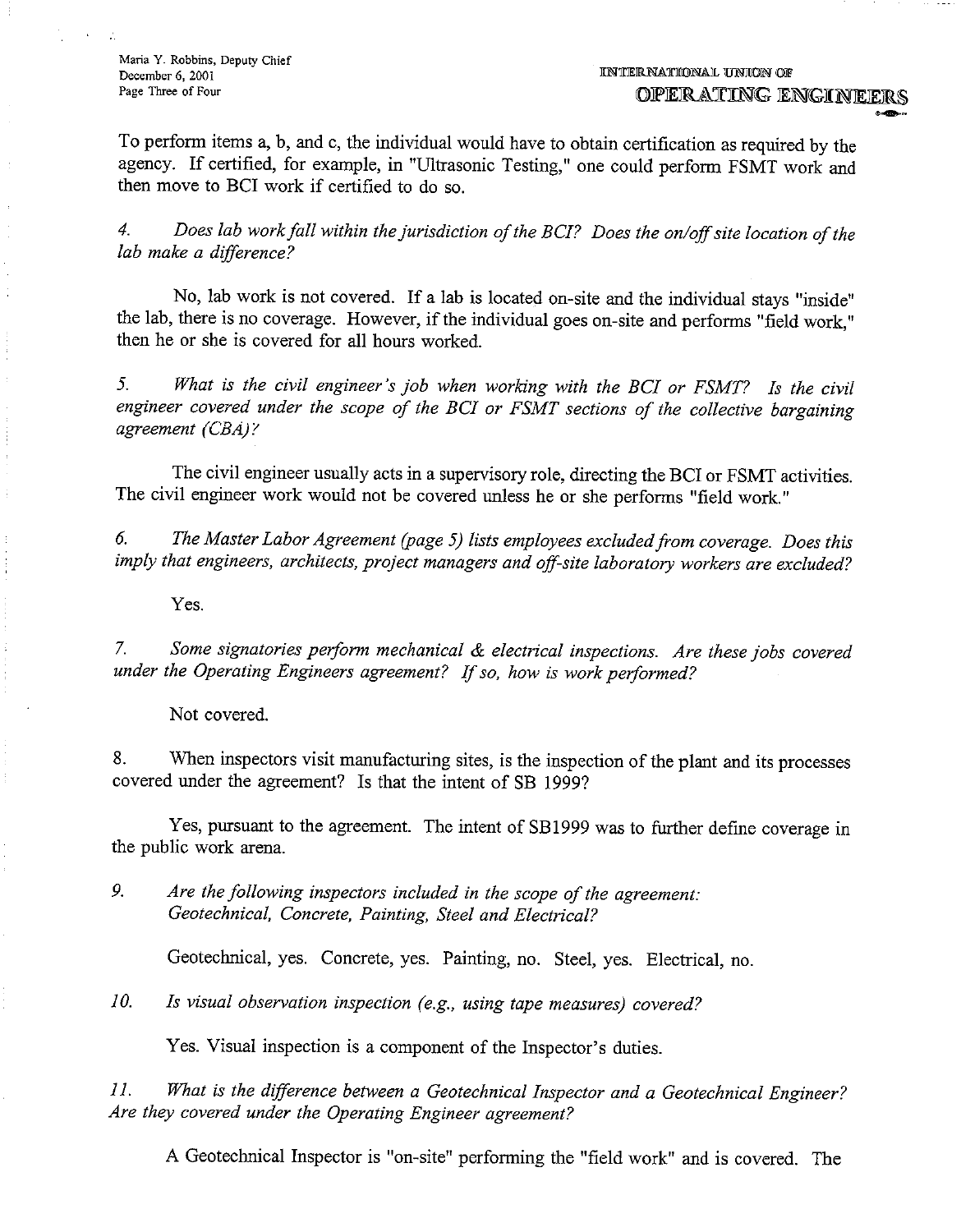**Maria Y. Robbins, Deputy Chief December 6, 2001 Page Four of Four** 

. . . . . . . . . . . . . . . .

Geotechnical Engineer is usually "in-house," a supervisory position, "off-site."

*12. Is a project manager whose duties include weekly meetings, approving contracts, managing engineers, managing subcontracts and preparing monthly reports covered under the CEA?* 

No.

*13. Is a resident engineer whose duties include logging correspondence amongst contractors and subcontractors, performing soil, concrete, masonry and HVAC tests, and acting as a liaison between contractors and engineers covered?* 

When a Resident Engineer logs correspondence among contractors and subcontractors, the work is not covered. When the Resident Engineer acts as a liaison between contractors and engineers, the work is not covered. When performing soil, concrete or masonry tests, the work is covered. HV AC tests are not covered.

*14. Is the BC/ an apprenticeable classification?* 

Yes.

*15. Is the FSMT an apprenticeable classification?* 

Yes.

*16. Is inspection of bridges and piers covered under the BC/ and/or FSMT classifications under your agreement?* 

Yes. Please see the coverage language in the CBA. Both classifications are covered pertaining to bridge work.

We hope the information provided herein is beneficial to you. Please call this office if you should have any questions.

Sincerely,

Fred C. Young

Fred C. Young, Financial Secretary... I. U. 0. E., Local Union No. 12